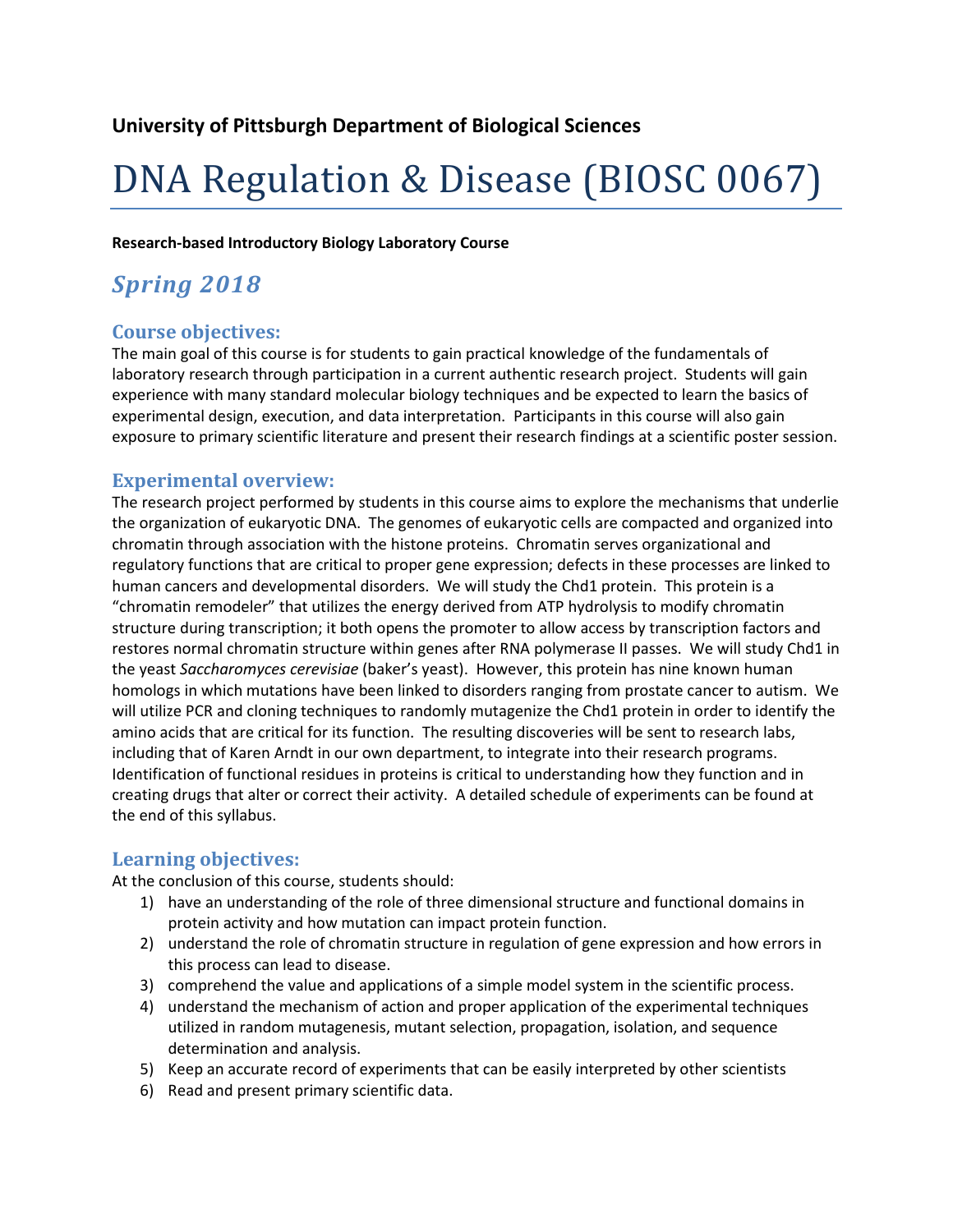**Prerequisites:** Satisfactory completion of BIOSC0050 (Foundations of Biology Laboratory I) or BIOSC0058 (SEA-PHAGES I) or appropriate advanced placement credits

**Textbooks and materials:** There is no textbook required for this class. We will utilize LabArchives, an online electronic notebook software accessible through my.pitt.edu. Protocols and readings will be uploaded to the "Course Documents" folder on the Courseweb page for this course.

| <b>Instructor:</b> | Marcie H. Warner, Ph.D. |
|--------------------|-------------------------|
|                    | A252 Langley Hall       |
|                    | mwarner1@pitt.edu       |
|                    | 412-624-2230            |

**Office hours:** A252 Langley Hall Thursday: 12:00-2:00 pm Or email to schedule an appointment

| <b>Undergraduate</b> | Section       | Name                     | Email                         |
|----------------------|---------------|--------------------------|-------------------------------|
| <b>Teaching</b>      | Wednesday     | Charu Arora              | CHA33@pitt.edu                |
| <b>Assistants:</b>   | 12:00-2:50 pm | Caitlin Viele Haggerty   | caitlinvielehaggerty@pitt.edu |
|                      |               | <b>Madeline Gerwig</b>   | mag267@pitt.edu               |
|                      |               |                          |                               |
|                      | Wednesday     | Lihn Pham                | LNP27@pitt.edu                |
|                      | 3:30-6:20 pm  | <b>Austin Souryavong</b> | asouryavong@pitt.edu          |
|                      |               |                          |                               |

| <b>Course meeting</b> | Section 1090: Wednesday 12:00-2:50 pm |
|-----------------------|---------------------------------------|
| time:                 | Section 1095: Wednesday 3:30-6:20 pm  |

**Location:** G4 Clapp Hall

#### **Grading:**

Final grades will be based on your performance on assignments, attendance, participation in class discussions and laboratory procedures, keeping a laboratory notebook, and a final presentation of your experimental findings. **While we strongly encourage scientific discussions with your peers, you must do your own work.** Plagiarism will not be tolerated (see Academic Integrity Policy below).

See grading summary below for detailed point allotments. Due to the unpredictable nature of a scientific research project, assignments may be added or removed (which may change the overall point total for the course), at the instructor's discretion.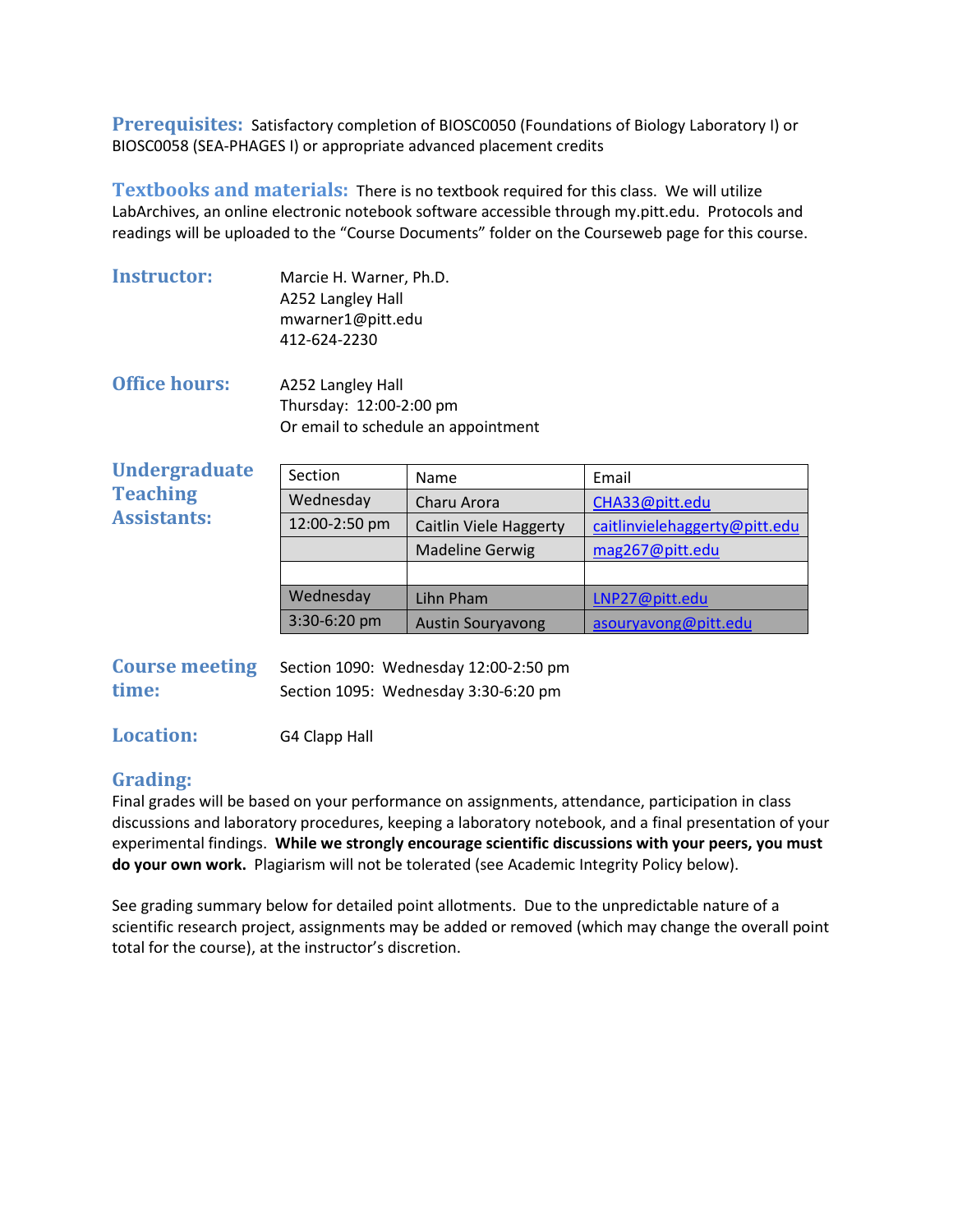#### **Grading summary:**

| <b>Assignments</b>                                                                          | <b>Group or</b> | Due date                                                                                                                                                                            | <b>Points</b>  |
|---------------------------------------------------------------------------------------------|-----------------|-------------------------------------------------------------------------------------------------------------------------------------------------------------------------------------|----------------|
|                                                                                             | individual      |                                                                                                                                                                                     |                |
| Lab notebook (includes scientific<br>background, experimental design, and<br>data analyses) | Individual      | Weekly; (11 total at 10 points each;<br>drop lowest); MUST BE<br>TIMESTAMPED IN YOUR NOTEBOOK<br>BEFORE CLASS! More may be added<br>if additional experiments must be<br>completed. | 100            |
| Safety contract                                                                             | Individual      | Jan 17                                                                                                                                                                              | $\overline{2}$ |
| Chd1 structure paper                                                                        | Individual      | Jan 24                                                                                                                                                                              | 5              |
| Poster observations                                                                         | Individual      | Jan 31                                                                                                                                                                              | 5              |
| Poster introduction                                                                         | Group           | Feb 14                                                                                                                                                                              | 5              |
| Gel practice figure                                                                         | Group           | Feb 21                                                                                                                                                                              | 5              |
| Research paper #2                                                                           | Individual      | Mar 14                                                                                                                                                                              | 5              |
| Poster draft                                                                                | Group           | March 30                                                                                                                                                                            | 10             |
| Final poster                                                                                | Group           | April 13                                                                                                                                                                            | 5              |
| Poster presentation and summary                                                             | Individual      | April 18                                                                                                                                                                            | 10             |
| Analysis of other students' posters                                                         | Individual      | April 23                                                                                                                                                                            | 3              |
| <b>TOTAL</b>                                                                                |                 |                                                                                                                                                                                     | 155            |

| <b>Grading scale:</b>                                                                                             | $97 - 100\%$ : | A+        | $77 - 580\%$  | $C+$ |
|-------------------------------------------------------------------------------------------------------------------|----------------|-----------|---------------|------|
|                                                                                                                   | $93 - 97\%$ :  | A         | $73 - 77\%$ : | C.   |
|                                                                                                                   | $90 - 93\%$    | А-        | $70 - 573\%$  | C-   |
|                                                                                                                   | $87 - 90\%$ :  | B+        | $70 - 573\%$  | $C-$ |
|                                                                                                                   | $83 - 87\%$    | B         | $67 - 70\%$ : | D+   |
|                                                                                                                   | $80 - 83\%$    | <b>B-</b> | $60 - 63\%$   | D-   |
|                                                                                                                   |                |           | $<60\%$ :     |      |
| . An analysis and a series of the contract of the contract of the contract of the contract of the contract of the |                |           |               |      |

**Assignments:** Assignments are due in lab at the start of class on the specified due date. No credit will be given for late assignments.

**Courseweb:** Protocols, course materials, and announcements will be made on the Blackboard Courseweb system. You are required to regularly check the page for this class.

**Attendance and** You must be present to perform the labs during class time in order to perform Participation: well in this course. If you miss a lab, you should make arrangements to meet with the instructor or a TA to discuss the material that you missed so you do not fall behind. If you miss lab due to an illness (for which you have a medical excuse) or severe personal trauma, you will not receive points for the assignments from the day, but instead your grade will be based on a prorated scale that includes only the points possible from the dates that you attended class. If you miss more than 2 class meetings (regardless of the cause of your absences), you are strongly encouraged to drop the course. **If you have more**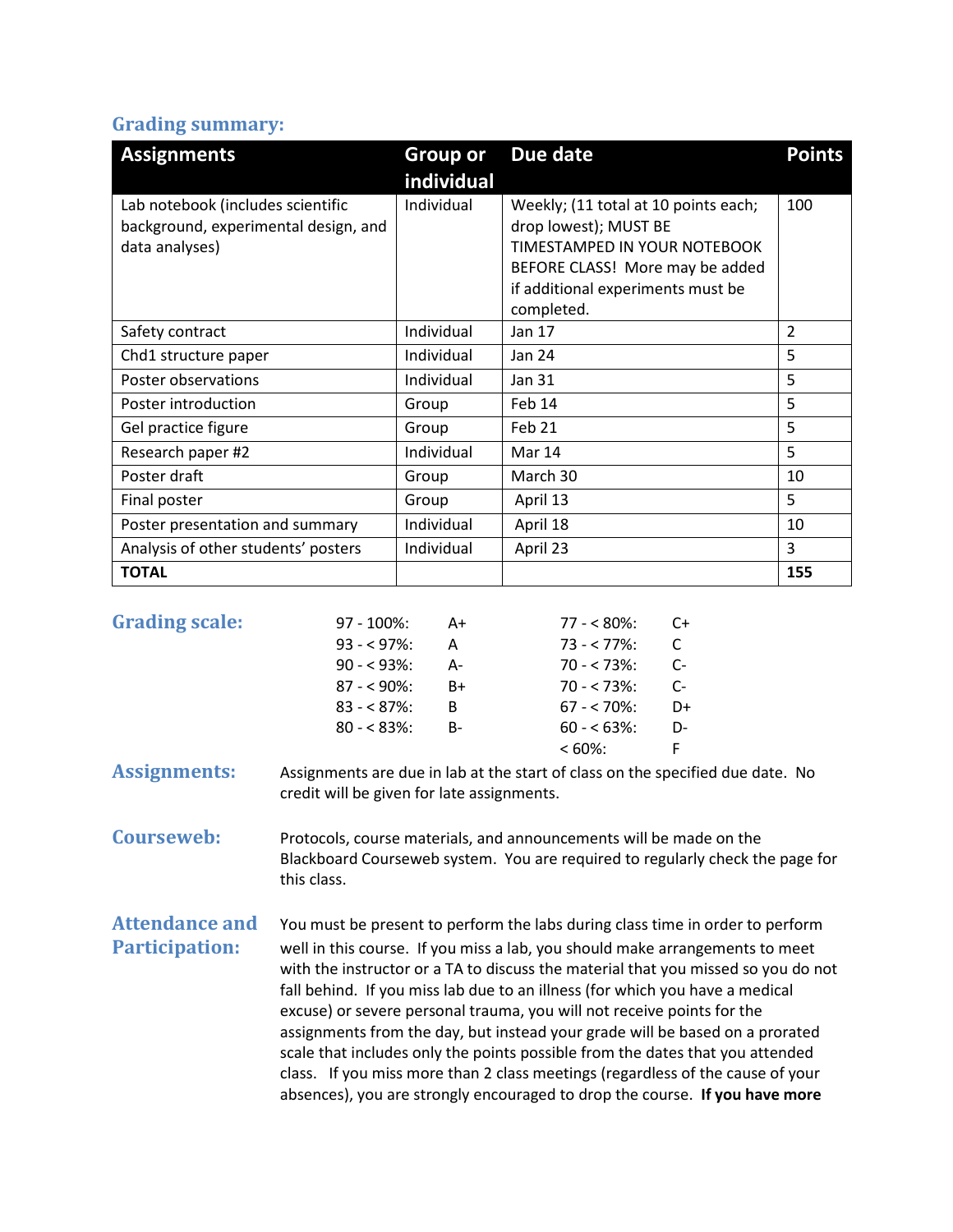**than 1 unexcused class absence, you will lose a letter grade for each occurrence.** Routinely showing up late or not participating in group assignments will result in a loss of points on the final poster project.

### University policies

| <b>Students with</b><br>disabilities            | If you have a disability for which you are or may be requesting an<br>accommodation, you are encouraged to contact both your instructor and the<br>Office of Disability Resources and Services, 216 William Pitt Union, 412-648-<br>7890/412-383-7355 (TTY), as early as possible in the term. Disability Resources<br>and Services will verify your disability and determine reasonable<br>accommodations for this course.                                                                                                                                                                                                                                                                                                                                                                                                                                                                                                                                                                                                                                                                                                                |
|-------------------------------------------------|--------------------------------------------------------------------------------------------------------------------------------------------------------------------------------------------------------------------------------------------------------------------------------------------------------------------------------------------------------------------------------------------------------------------------------------------------------------------------------------------------------------------------------------------------------------------------------------------------------------------------------------------------------------------------------------------------------------------------------------------------------------------------------------------------------------------------------------------------------------------------------------------------------------------------------------------------------------------------------------------------------------------------------------------------------------------------------------------------------------------------------------------|
| <b>Academic</b><br><b>Integrity</b>             | Academic Integrity Policy: Cheating/plagiarism will not be tolerated. Students<br>suspected of violating the University of Pittsburgh Policy on Academic Integrity<br>will be required to participate in the outlined procedural process as initiated by<br>the instructor. A minimum sanction of a zero score for the quiz, exam or paper<br>will be imposed.                                                                                                                                                                                                                                                                                                                                                                                                                                                                                                                                                                                                                                                                                                                                                                             |
|                                                 | The integrity of the academic process requires fair and impartial evaluation on<br>the part of faculty and honest academic conduct on the part of students. To this<br>end, students are expected to conduct themselves at a high level of<br>responsibility in the fulfillment of the course of their study. It is the<br>corresponding responsibility of faculty to make clear to students those<br>standards by which students will be evaluated, and the resources permissible<br>for use by students during the course of their study and evaluation. The<br>educational process is perceived as a joint faculty-student enterprise which will<br>perforce involve professional judgment by faculty and may involve-without<br>penalty-reasoned exception by students to the data or views offered by<br>faculty. Senate Committee on Tenure and Academic Freedom, February 1974.<br>Students agree that by taking this course all required papers may be subject to<br>submission for textual similarity review to Turnitin.com for the detection of<br>plagiarism. All submitted papers will be included as source documents in the |
|                                                 | Turnitin.com reference database solely for the purpose of detecting plagiarism<br>of such papers. Use of Turnitin.com page service is subject to the Usage Policy<br>and Privacy Pledge posted on the Turnitin.com site.                                                                                                                                                                                                                                                                                                                                                                                                                                                                                                                                                                                                                                                                                                                                                                                                                                                                                                                   |
| E-mail<br><b>Communication</b><br><b>Policy</b> | Each student is issued a University e-mail address (username@pitt.edu) upon<br>admittance. This e-mail address may be used by the University for official<br>communication with students. Students are expected to read e-mail sent to this<br>account on a regular basis. Failure to read and react to University<br>communications in a timely manner does not absolve the student from knowing<br>and complying with the content of the communications. The University provides                                                                                                                                                                                                                                                                                                                                                                                                                                                                                                                                                                                                                                                         |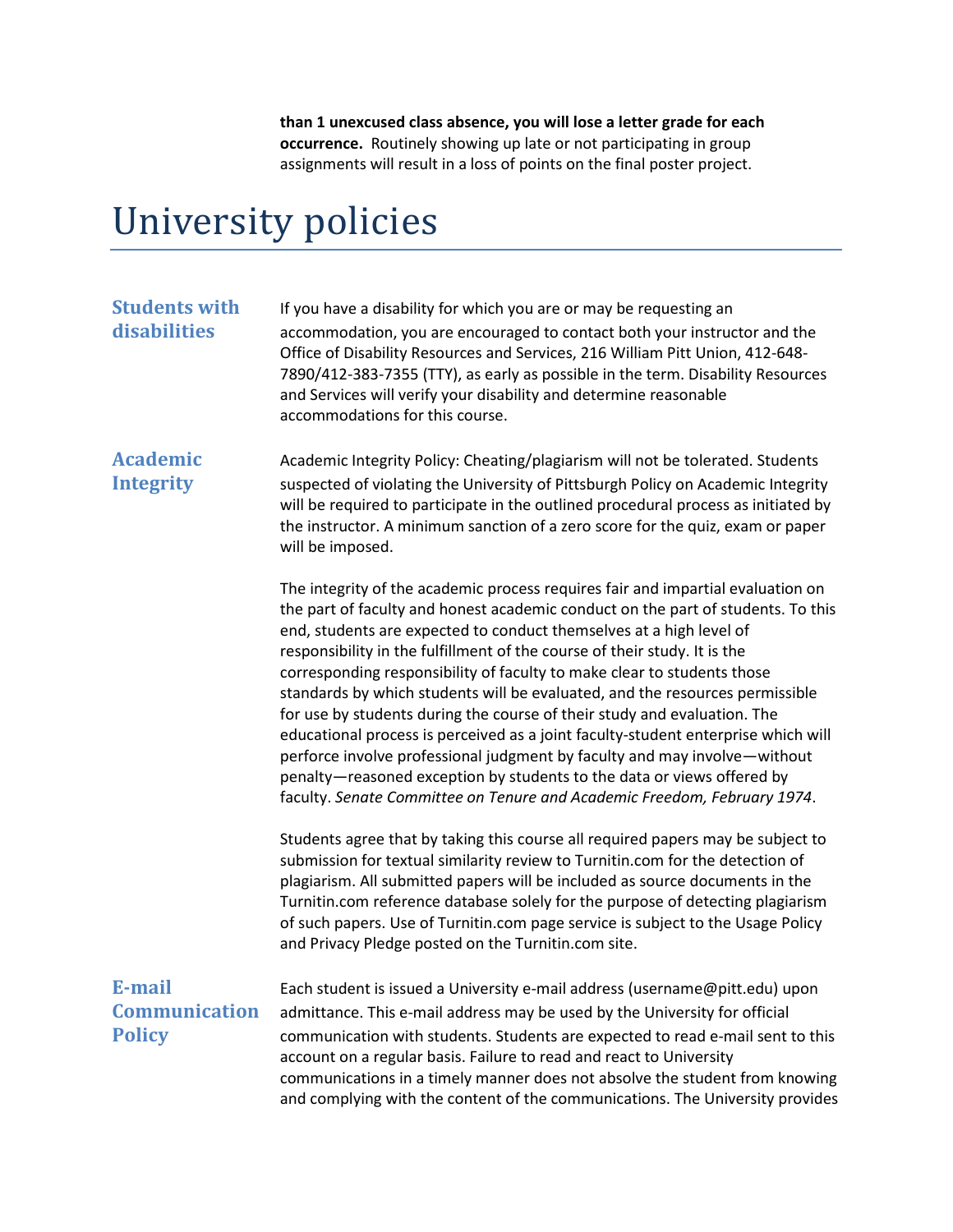|                                                         | an e-mail forwarding service that allows students to read their e-mail via other<br>service providers (e.g., Hotmail, AOL, Yahoo). Students that choose to forward<br>their e-mail from their pitt.edu address to another address do so at their own<br>risk. If e-mail is lost as a result of forwarding, it does not absolve the student<br>from responding to official communications sent to their University e-mail<br>address. To forward e-mail sent to your University account, go to<br>http://accounts.pitt.edu, log into your account, click on Edit Forwarding<br>Addresses, and follow the instructions on the page. Be sure to log out of your<br>account when you have finished. |
|---------------------------------------------------------|-------------------------------------------------------------------------------------------------------------------------------------------------------------------------------------------------------------------------------------------------------------------------------------------------------------------------------------------------------------------------------------------------------------------------------------------------------------------------------------------------------------------------------------------------------------------------------------------------------------------------------------------------------------------------------------------------|
| Copyright<br><b>Notice</b>                              | Course materials may be protected by copyright. United States copyright law, 17<br>USC section 101, et seq., in addition to University policy and procedures,<br>prohibit unauthorized duplication or retransmission of course materials.                                                                                                                                                                                                                                                                                                                                                                                                                                                       |
| <b>Classroom</b><br><b>Recordings</b>                   | You may record lectures for this course, but any recordings are for your own<br>personal use and may not be further disseminated.                                                                                                                                                                                                                                                                                                                                                                                                                                                                                                                                                               |
| <b>Student health</b><br>and wellness:                  | If at any time throughout the semester or your time at Pitt you are in need of<br>assistance to evaluate or improve your physical or mental health, please visit<br>the Student Health Center (https://www.studentaffairs.pitt.edu/shs/) or<br>Counseling services (https://www.studentaffairs.pitt.edu/cc/services/).                                                                                                                                                                                                                                                                                                                                                                          |
| <b>Student opinion</b><br>of teaching<br><b>Surveys</b> | Students in this class will be asked to complete a Student Opinion of Teaching<br>Survey. Surveys will be sent via Pitt email and appear on your CourseWeb<br>landing page during the last three weeks of class meeting days. Your<br>responses are anonymous. Please take time to thoughtfully respond, your<br>feedback is important to me.                                                                                                                                                                                                                                                                                                                                                   |

#### **Operational agreement:**

Students are expected to demonstrate respect toward each other and their instructors while in the classroom. During class and class-related activities, students, instructors, and teaching assistants are expected to abide by the following rules:

Students will follow the University policy on nondiscrimination in group work, class discussions, all other classroom activities, and communications relevant to class that occur outside of class time:

"The University of Pittsburgh, as an educational institution and as an employer, does not discriminate on the basis of disability, race, color, religion, national origin, ancestry, genetic information, marital status, familial status, sex, age, sexual orientation, veteran status or gender identity and expression in its programs and activities."

Students should arrive promptly. Important announcements are frequently made at the beginning of class and students are expected to be present to receive this information. Additionally, arriving late is disruptive and disrespectful.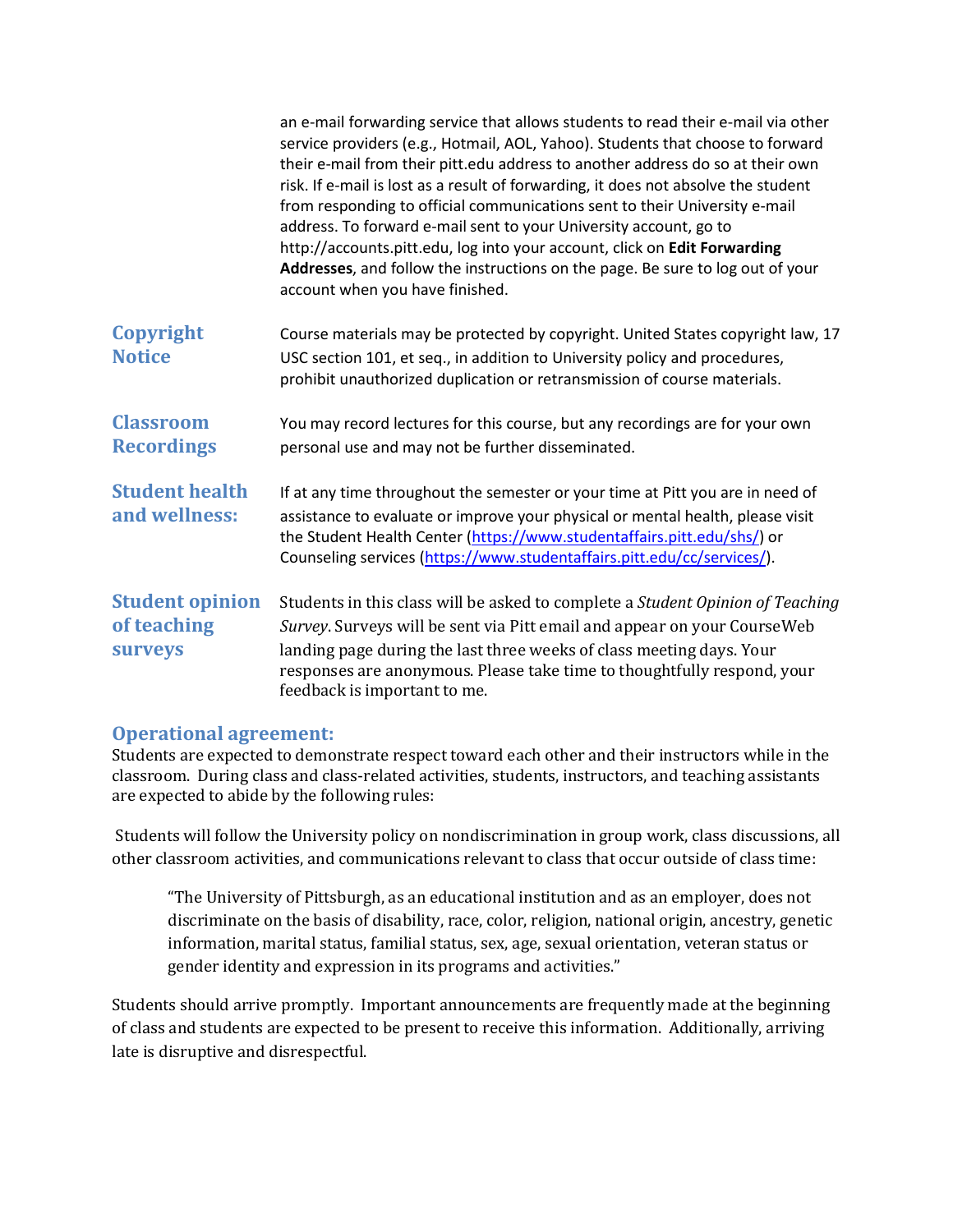When you have completed your lab work for the day, you may leave in a quiet and nondisruptive manner provided you have satisfactorily communicated with your instructor that you have completed all necessary work.

Talking and other disruptive behavior during announcements and while other students are providing information relevant to the class is not permitted.

Failure to comply with this agreement may result in the deduction of points or other interventions by the University.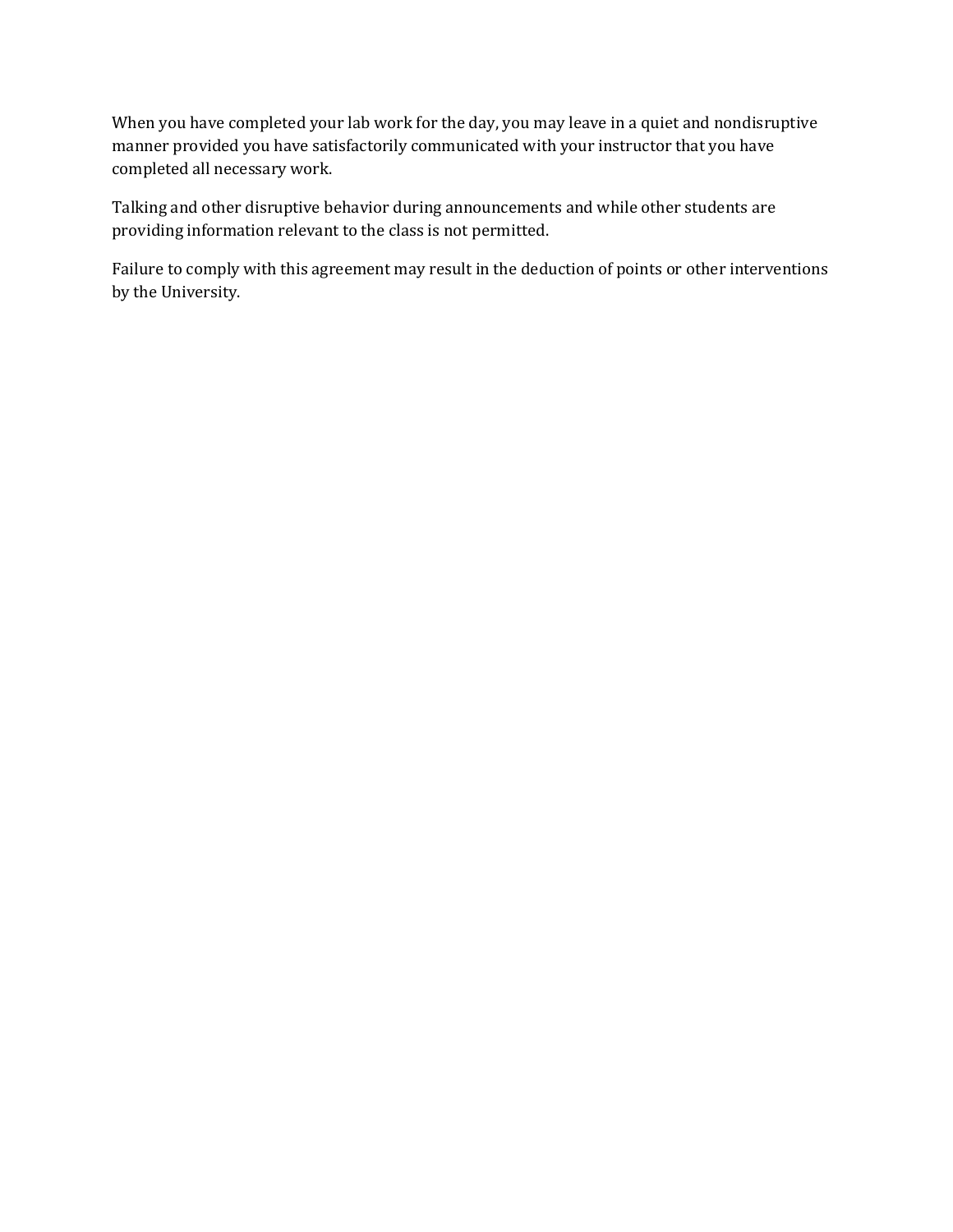# Tentative schedule

| In class (discussions/activities/labs)                  | <b>Assignments (due next class)</b>                                                                       |
|---------------------------------------------------------|-----------------------------------------------------------------------------------------------------------|
| Week of Jan 10/11                                       |                                                                                                           |
| Discuss chromatin and chromatin remodeling              | "Confirming strain identities" lab notebook entry                                                         |
| Discuss Chd1                                            | Read summary document up to "Experimental<br>details" heading                                             |
| Look up Chd1's connections to disease                   | Safety contract                                                                                           |
| Discuss media                                           |                                                                                                           |
| Pour rich media (YPD; Yeast-Peptone-Dextrose<br>media)  |                                                                                                           |
| Discuss model organisms and Saccharomyces<br>cerevisiae |                                                                                                           |
| Streak yeast strains for single colonies                |                                                                                                           |
| Week of Jan 17/18                                       |                                                                                                           |
| Pour drop out (synthetic) media                         | PCR notebook entry                                                                                        |
| Streak yeast to drop out media                          | Read Chd1 structure paper (Farnung et al.) and<br>complete worksheet                                      |
| Discuss Chd1 domains and segments                       | Read summary document beginning at<br>"Experimental details" to beginning of last<br>paragraph on page 8. |
| <b>Discuss PCR</b>                                      |                                                                                                           |
| Week of Jan 24/25                                       |                                                                                                           |
| Gather and interpret marker screening results           | Restriction digests and gel electrophoresis lab<br>notebook entry                                         |
| Set up PCR reaction                                     | Read summary document through FLO8 reporter                                                               |
| Discuss plasmids                                        | Poster observations                                                                                       |
| Discuss restriction digests                             | Read summary document beginning with last<br>paragraph of p. 8 up to "Step 3" heading"                    |
| Discuss gel electrophoresis                             |                                                                                                           |
| Week of Jan 31/Feb1                                     |                                                                                                           |
| Set up restriction digest                               | Prepare yeast transformation notebook entry                                                               |
| Run PCR and restriction digests on gel                  | Read summary document from "Step 3" through<br>the end                                                    |
| Discuss yeast transformation                            |                                                                                                           |
| Discuss FLO8 reporter                                   |                                                                                                           |
| Week of Feb 7/8                                         |                                                                                                           |
| <b>Yeast transformation</b>                             | Prepare mutant candidate confirmation<br>notebook entry                                                   |
| Discuss mutant candidate confirmation                   | Poster introduction                                                                                       |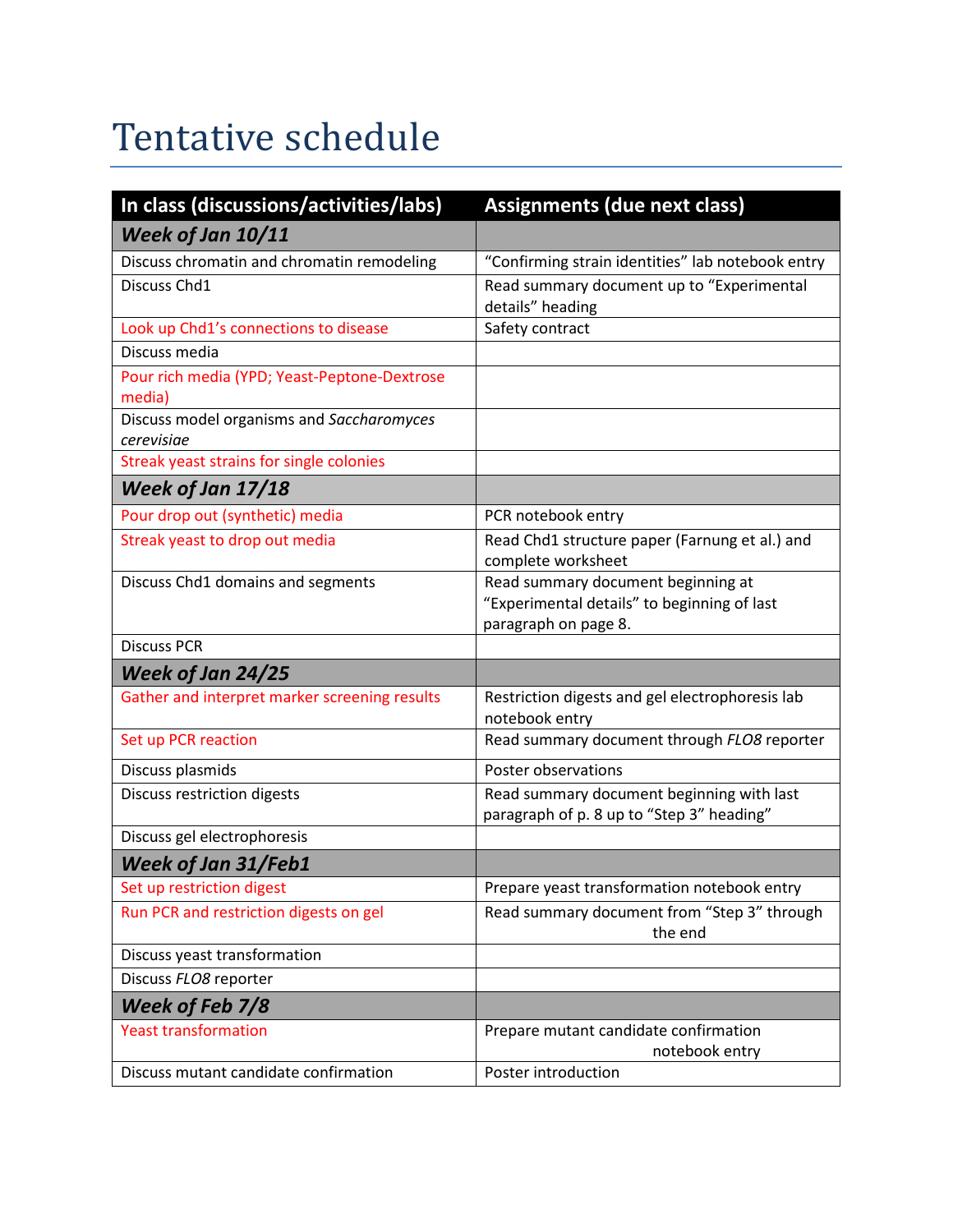| Week of Feb 14/15                             |                                                                                      |
|-----------------------------------------------|--------------------------------------------------------------------------------------|
| Streak candidates to SC-L                     | Prepare notebook to rescreen candidates                                              |
|                                               | Gel figure practice                                                                  |
| <b>Week of Feb 21/22</b>                      |                                                                                      |
| <b>Streak candidates to SC-H-L</b>            | Prepare notebook for colony PCR                                                      |
| Discuss colony PCR                            |                                                                                      |
| <b>Week of Feb 28/Mar 1</b>                   |                                                                                      |
| <b>Colony PCR</b>                             | Prepare notebook for gel electrophoresis and<br><b>DNA</b> sequencing                |
| <b>Discuss DNA sequencing</b>                 | Select a paper of interest and write a short<br>summary                              |
| <b>Week of Mar 7/8</b>                        |                                                                                      |
| <b>SPRING BREAK</b>                           | <b>NO CLASS</b>                                                                      |
| Week of Mar 14/15                             |                                                                                      |
| Run gel to check candidate plasmid digests    | Prepare notebook for DNA sequencing                                                  |
| Send candidates for sequencing                |                                                                                      |
| <b>Week of Mar 21/22</b>                      |                                                                                      |
| <b>Interpret DNA sequencing</b>               | Enter results of sequencing into lab notebook                                        |
|                                               |                                                                                      |
| <b>Week of Mar 28/29</b>                      |                                                                                      |
| Discuss sequencing results; make class/course | Prepare "exotic" phenotype notebook entry                                            |
| map                                           |                                                                                      |
| Discuss "exotic" phenotypes                   | POSTER DRAFT DUE BY Friday March 30 @ 9 AM                                           |
| Work on posters                               | Submit posters in "Drafts" folder in course<br>PittBox                               |
| <b>Week of April 4/5</b>                      |                                                                                      |
| Test "exotic" phenotypes                      | Finish notebook                                                                      |
| Work on poster                                |                                                                                      |
|                                               |                                                                                      |
|                                               |                                                                                      |
| <b>Week of April 11/12</b>                    |                                                                                      |
| Catch up                                      | FINAL POSTER DUE BY FRI April 13th @ 9 AM!                                           |
| Work on poster                                | Submit posters in "Final poster" folder in course<br>PittBox as PDFs!                |
| Clean up lab                                  |                                                                                      |
| Lab course survey                             |                                                                                      |
| <b>Week of April 18/19</b>                    |                                                                                      |
| Poster session                                | Written presentation summary due before class<br>the day of your poster presentation |